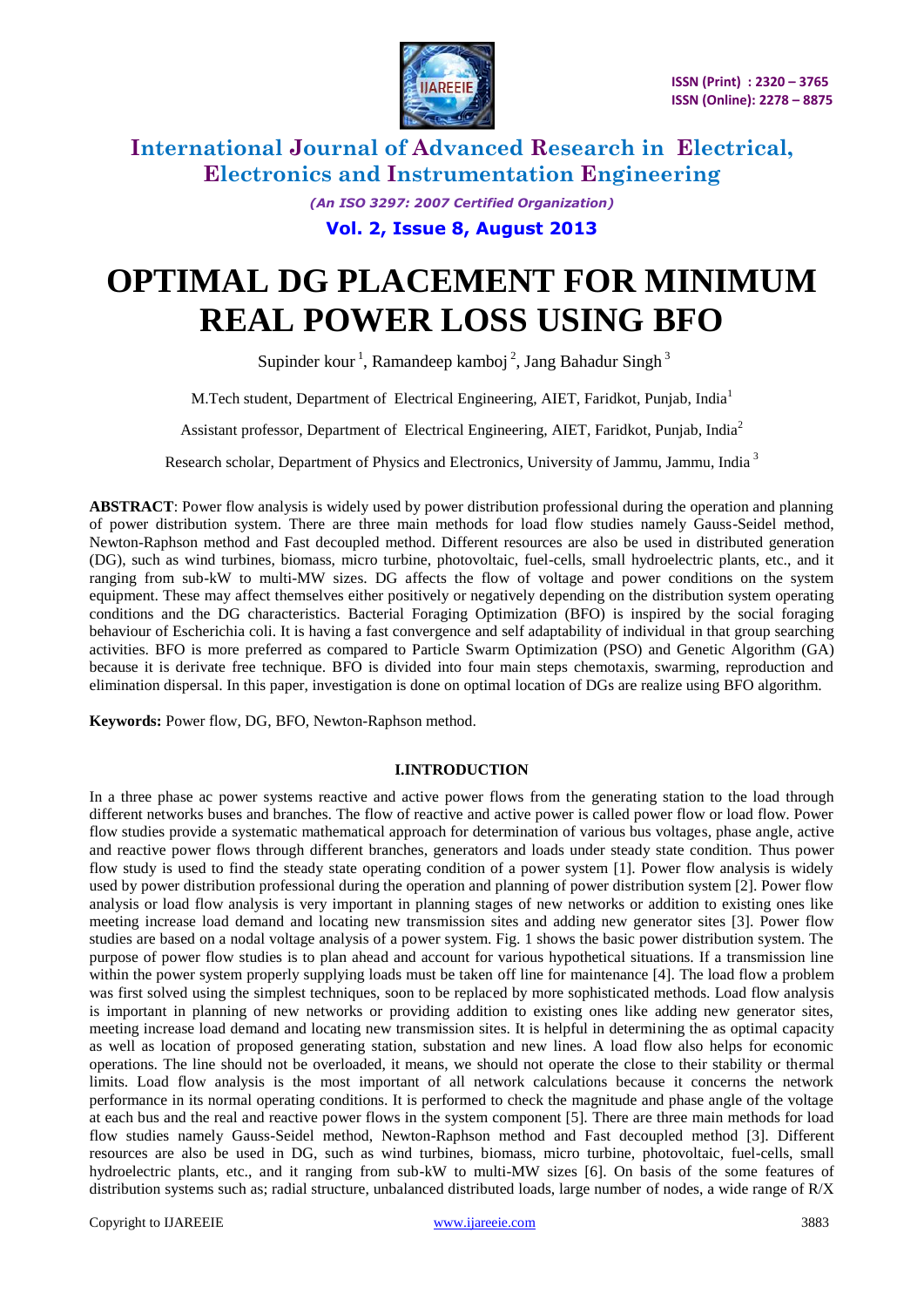

*(An ISO 3297: 2007 Certified Organization)* **Vol. 2, Issue 8, August 2013**

ratios; the conventional techniques developed for transmission systems generally fail on the determination of optimum location of distributed generations. The Newton-Raphson load flow algorithm is used in this paper.



Fig. 1 Basic power distribution system [1]

Dispersed generation (DG) or distributed generation or embedded generation (EG) is small-scale power generation that is usually connected to or embedded in the distribution system. The word DG also indicates the use of technology that is sited throughout a utility's service to lower the cost of service. DG affects the flow of voltage and power conditions on the system equipment. These may affect themselves either positively or negatively depending on the distribution system operating conditions and the DG characteristics [7]. There are many benefits of DG and the reasons for implementing DG are an energy efficiency or rational use of energy, deregulation or competition policy, diversification of energy sources, availability of modular generating plant, of finding sites for smaller generators, shorter construction times and lower capital costs of smaller plants and proximity of the generation plant to heavy loads, which reduces transmission costs. Also distribution generation is accepted by many countries [8, 9]. In the present scenario of vast load growing system, use of DG have become more advantages like reduction of distribution and transmission cost, electricity price, reduction of sound pollution and green house gases. Other benefits include line loss reduction, peak shaving, and better voltage profile, power quality improvement, reliving of transmission and distribution congestion then improved network capacity, protection selectivity and network robustness. The impact of DG on power losses is not only affected by Distribution Generation location but also depends on the network topology as well as on DG size and type. The placement, of DG should be optimal in order to maximize the benefits of it [10]. Different protective schemes are applied to distribution systems, the over current protection and the fuse saving or blowing schemes are the commonly used [11]. The objective of this paper is to investigate the optimal placement of two DGs in order to obtain minimum real powers losses using BFO algorithm. The details of BFO algorithm is given in section II. The methodology is specified in section III, result and discussions in section IV along with conclusions in section V.

#### **II.BFO**

BFO has provided the attention to many researchers, especially due to its biological motivation and its graceful structure. Many researchers are trying to hybridize BFO with different algorithms in order to enhance its local and global search properties individually [12]. Foraging theory explains how to get a patch or amount of food and decide whether to enter and search for amount of food and when to leave that patch. BFO is inspired by the social foraging behavior of Escherichia coli. It is having a fast convergence and self adaptability of individual in that group searching activities. BFO is more preferred as compared to PSO and GA because it is derivate free technique. BFO is divided into four main steps chemotaxis, swarming, reproduction and elimination dispersal. BFO is a new idea which is used to find the best location for placement of DG [13]. During foraging of the bacteria, motion is achieved by a set of tensile flagella. Flagella help an E. coli bacterium to swim, so two basic operations performed by a bacterium at the time of foraging. When they rotate the flagella in the clockwise direction, each flagellum pulls on the cell. That output in the moving of flagella independently and finally the bacterium swings with lesser number of swings whereas in a harmful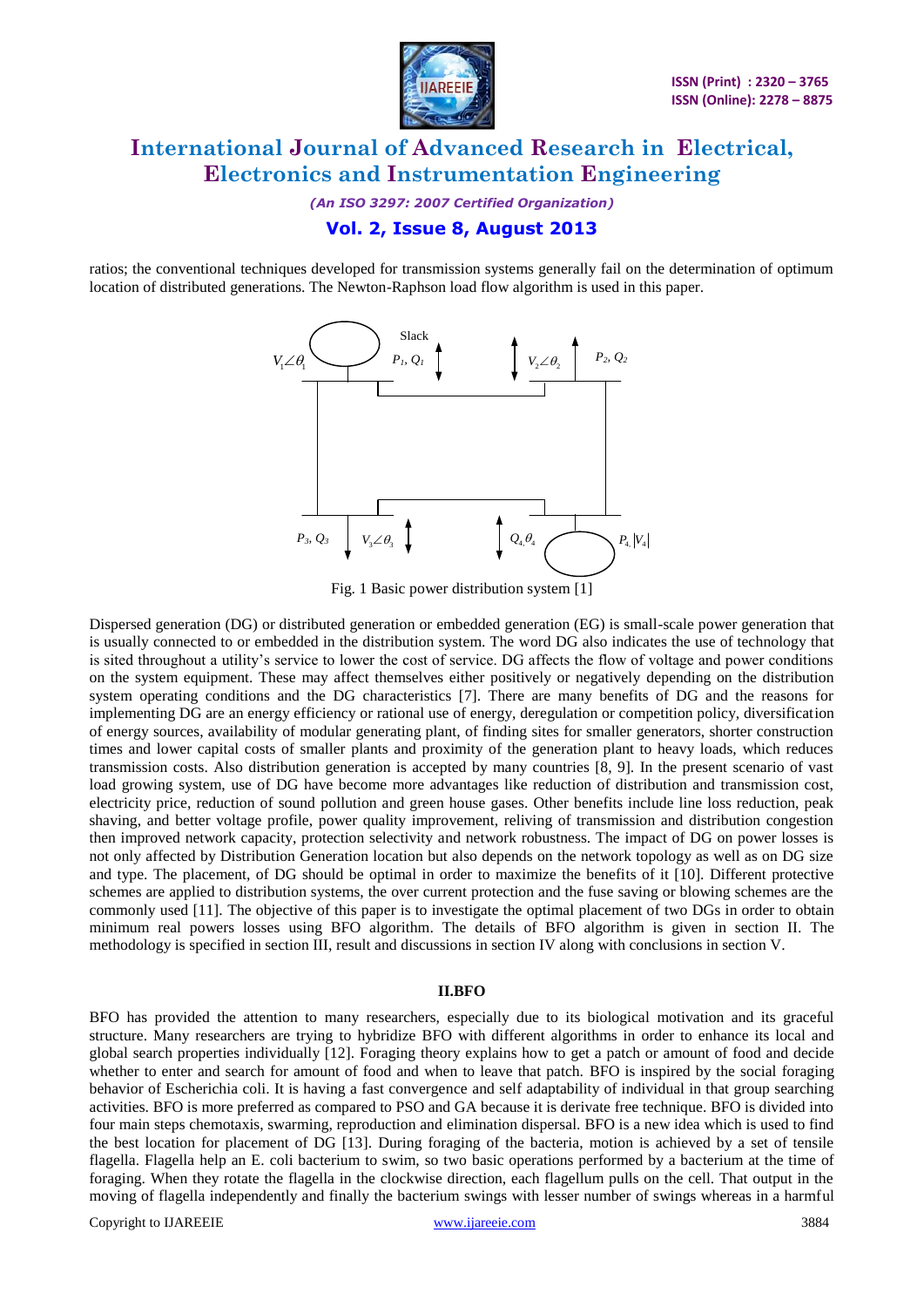

### *(An ISO 3297: 2007 Certified Organization)* **Vol. 2, Issue 8, August 2013**

place it swings frequently to find a nutrient gradient. Moving the flagella in the counterclockwise direction helps the bacterium to move or travel at high speed so that bacteria undergo chemotaxis, where they like to move towards a nutrient gradient and avoid noxious environment [14]. Generally the bacteria move for a longer distance in a friendly environment. When they get food in sufficient, they are increased in length and in presence of suitable temperature they break in the middle to from an exact replica of itself. Passino introduce an event of reproduction in BFOA. Due to the occurrence of sudden environmental changes or attack, the chemotactic progress may be destroyed and a group of bacteria may move to some other places. That provides the event of elimination-dispersal in the real bacterial population, where all the bacteria in a region are killed or a group is dispersed into a new part of the environment [15].

#### **III.METHODOLOGY**

IEEE 14 bus data system is considered for study and analysis purposes for best possible position of DGs. For calculating overall minimum losses by using Newton-Raphson method only i.e. by inserting two DGs manually at different locations in the system is a difficult and inappropriate task. To overcome this difficulty a BFO algorithm is used. Overall real losses are calculated by Newton-Raphson method, when no DG is inserted in the system. Fig. 2 shows the overall steps in form of flow chart for finding minima of losses using BFO. Two DGs of same size or capacities are inserted in the system.



Fig. 2 Flow chart for finding minima using BFO

Copyright to IJAREEIE [www.ijareeie.com](http://www.ijareeie.com/) 3885 In BFO, 50 bacteria are selected to travel at different locations. All bacteria move in random direction in search of food (minima in losses). At every selected position of bacteria, loss is estimated. Process is repeated for the bacteria generation which is inspired by passion, to introduce an event of reproduction in BFO. Due to the presence of sudden environmental changes or sudden attack, the chemotactic progress may be destroyed and a group of bacteria which are selected may move to some other places or some other may be introduced in the swarm of concern. This constitutes the event of elimination-dispersal in the real bacterial population, where all the bacteria in a region are killed or a group is dispersed into a new part of the environment. Locations where minima loss is obtained by the bacteria, 3D graph is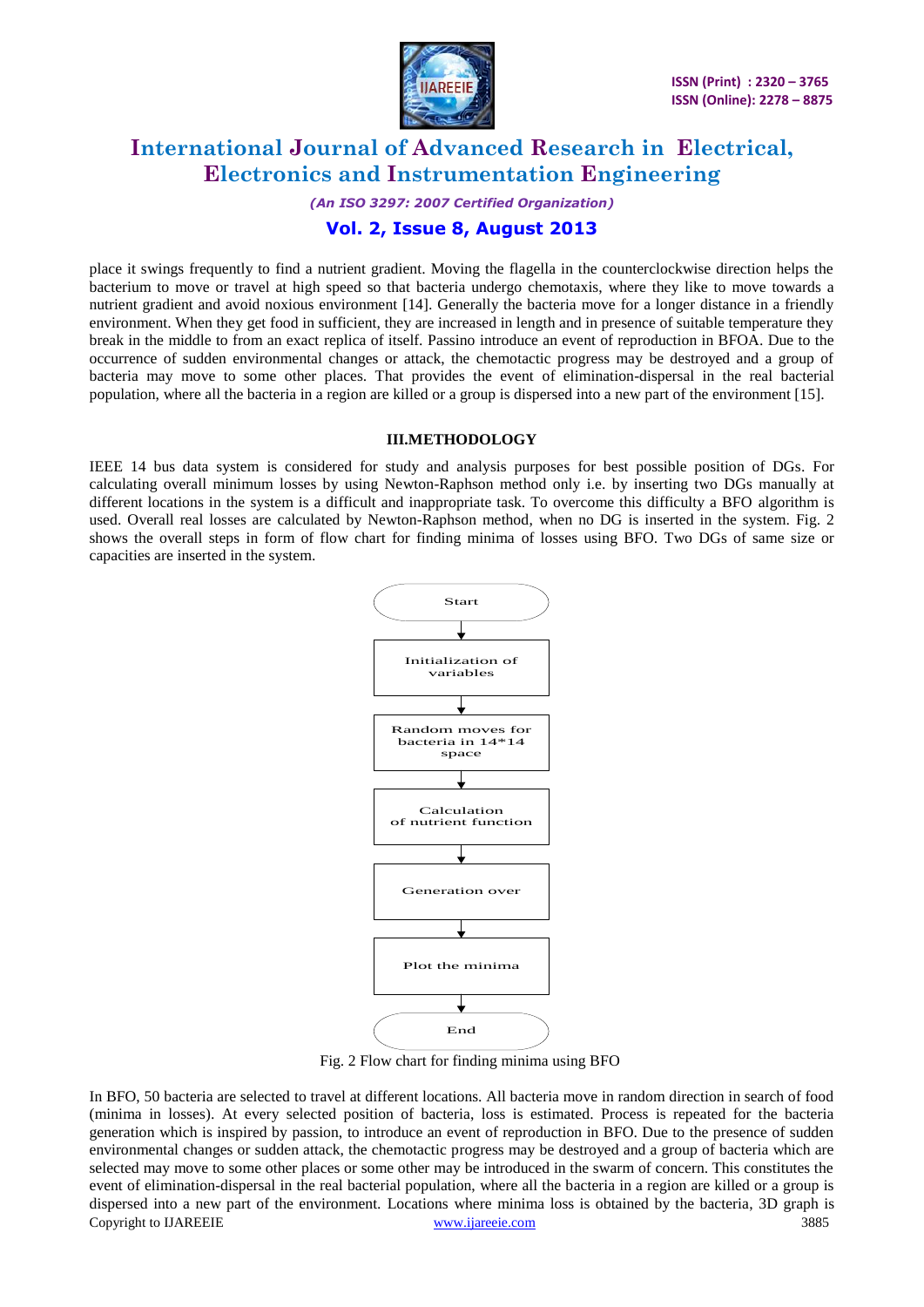

*(An ISO 3297: 2007 Certified Organization)*

### **Vol. 2, Issue 8, August 2013**

generated. Thus instead of calculating loss at every location of two DGs in 14 bus system, improved system by BFO is implemented. At particular location generated by BFO, overall losses are again calculated using Newton-Raphson method.

#### **IV.RESULT AND DISCUSSION**

Investigations were carried out using 14 bus data system to find the best location for placement of DGs. Fig. 3 represents the location of minima, where  $x = \theta_1$  and  $y = \theta_2$  represent the locations of DG<sub>1</sub> and DG<sub>2</sub> in the range from 1 to 14 respectively. While z=J represents value of the real losses and the locations of minima, exposed by valleys in the graph.



Fig. 4 Bacteria movement for DG location

No peaks in the graphs represents that no bacteria takes noxious value. BFO algorithm is used to find the locations and Load flow calculations are carried out by using Newton-Raphson method to calculate the losses. Location where overall loss is minimum, considered as the best location for the placement of DG. Fig. 4 represents the movement of bacteria which moves to take some values while searching for minima. After getting the best location DG are placed which improves active power, reactive power and reduces real losses and increased efficiency. By using BFO, 20 possible minima are obtained and at every such location losses are calculated which are revealed in the Table I. Loss in 14 bus system without using DG is about 13.81 MVA, and minimum loss with inserting two DG is at location (3, 7) which is about 10.12. DG<sub>1</sub> and DG<sub>2</sub> must be inserted at third and seventh location respectively. Thus loss reduction is reduced to about 26.72 percent. This can further be reduced by using different capacities of DG.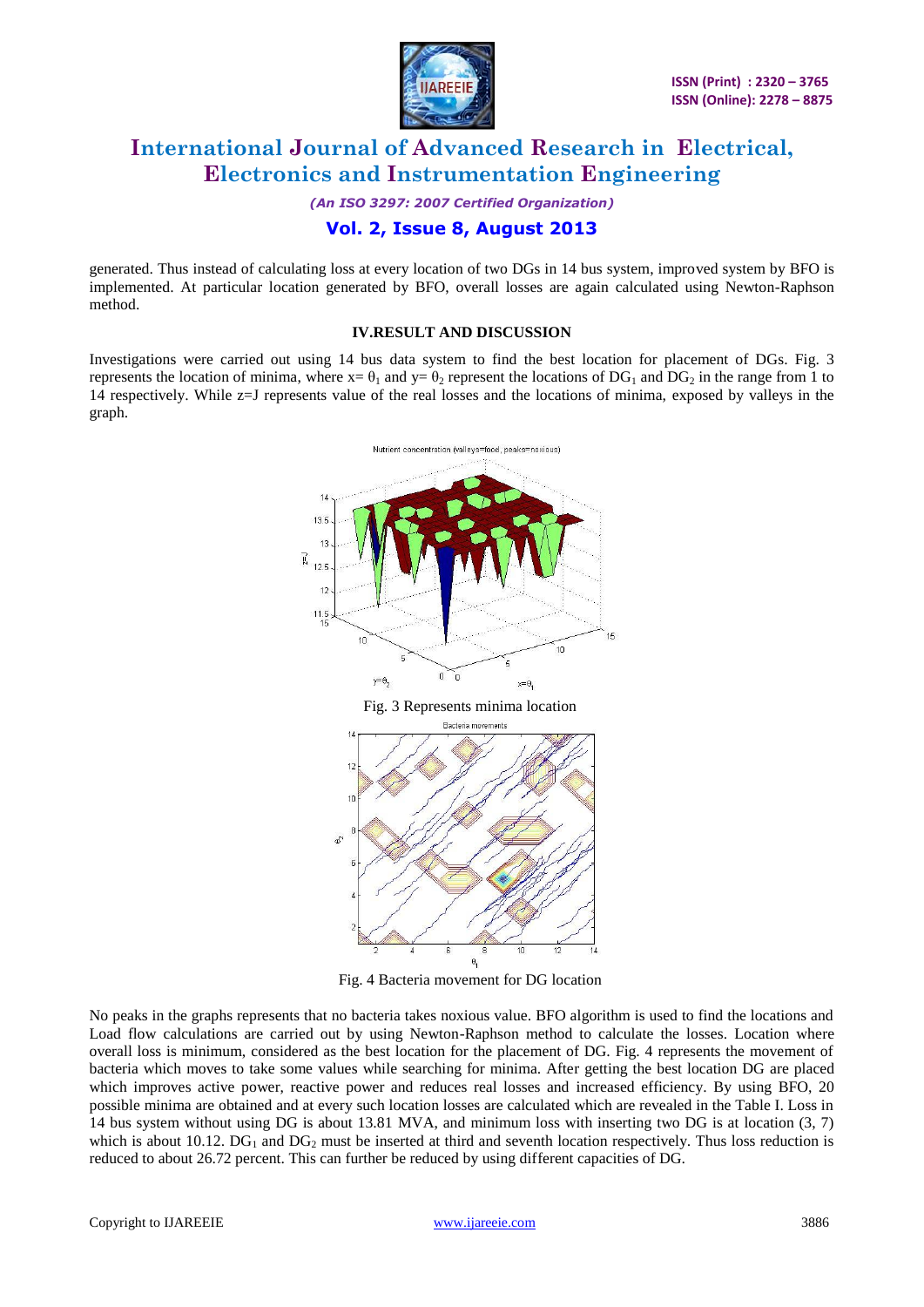

### *(An ISO 3297: 2007 Certified Organization)* **Vol. 2, Issue 8, August 2013**

Table I: values of real losses in corresponding to the DG locations.

| S.no           | Location of DG for 14<br>bus system |                 | Real losses |
|----------------|-------------------------------------|-----------------|-------------|
|                | DG <sub>1</sub>                     | DG <sub>2</sub> | (MVA)       |
| $\mathbf{1}$   | 1                                   | 11              | 12.20       |
| $\overline{c}$ | $\overline{c}$                      | 8               | 11.36       |
| 3              | 3                                   | $\mathbf{1}$    | 11.76       |
| $\overline{4}$ | 3                                   | 7               | 10.12       |
| 5              | 3                                   | 11              | 10.25       |
| 6              | 5                                   | $\overline{c}$  | 11.57       |
| 7              | 5                                   | 6               | 11.07       |
| 8              | 6                                   | 5               | 11.04       |
| 9              | 7                                   | 5               | 10.77       |
| 10             | 7                                   | 9               | 10.55       |
| 11             | 7                                   | 13              | 10.15       |
| 12             | 8                                   | $\mathbf{1}$    | 12.11       |
| 13             | 9                                   | 8               | 10.61       |
| 14             | 10                                  | 8               | 10.61       |
| 15             | 10                                  | 3               | 10.14       |
| 16             | 10                                  | 6               | 10.75       |
| 17             | 10                                  | 11              | 10.71       |
| 18             | 10                                  | 12              | 10.69       |
| 19             | 11                                  | 8               | 10.70       |
| 20             | 13                                  | 11              | 10.67       |

#### **V.CONCLUSION**

Experiment was carried out to explore the optimal location of DGs in 14 bus system. Location and capacity of DG are the two important parameters for installation of DG in any system. The analysis of the results showed that the DG must be placed in particular location in order to get minimum losses. Two DG of same capacities is inserted in the system. Manually it becomes lengthy and tough procedures to insert DGs in each point and find the losses at each point. The proposed procedure with the combination of BFO and Newton-Raphson method minimizes the labour and provides efficient and effective results in less time with little complexity.

#### **REFERENCES**

[1] Hota, B. S. and Mallick, A. K. "Load Flow Study in power System," thesis bachelor of technology in Electrical engineering, Department of Electrical Engineering National Institute of Technology Rourkela, 2011.

[2] Available\_online: http://www.reseeds.com/load%20flow%20notes.pdf.

- [3] Ghosh, N. et.al, "A load flow based approach for optimal allocation of distribution units in the distribution network for voltage improvement and loss minimization," *International Journal of Computer Applications,* vol. 50, pp*.* 975, 2012.
- [4] Available online: http://faculty.ksu.edu.sa/htalaat/EE342/PS3\_281.pdf.
- [5] Available\_online: http://prr.hec.gov.pk/Chapters/543S-2.pdf.
- [6] Kotb, M. F., "Distributed generators location and capacity effect on voltage profile improvement and power losses reduction using genetic algorithm,'' Journal of Energy and Power Engineering, vol. 6, pp. 446, 2012.
- [7] Subrahmanyam, B. V. and Radhakrishna, C., "Distributed generator placement and sizing in unbalanced radial distribution system," International Journal of Electrical and Electronics Engineering, vol. 2**,** pp. 232**,** 2009.
- [8] Gaonkar, D. N. "Distributed Generation," InTech*,* pp. 289, 2010.
- [9] Injeti, S. K. et.al, "Optimal planning of distributed generation for improved voltage stability and loss reduction,'' *International Journal of Computer Applications, vol.* 15, pp. 40, 2011.
- [10] Pires, B. A. S. et.al, " Maximising peneration of active power by distributed generation on a real system," CIRED 21<sup>st</sup> International Conference on Electricity Distribution Frankfurt, pp. 93, 2011.
- [11] Yammani, C., Maheswarapu, S., and Matam, S., "Optimal placement of multi DGs in distribution system with considering the DG Bus Available Limits,'' *Energy and Power*, vol. 2, pp. 18, 2012.